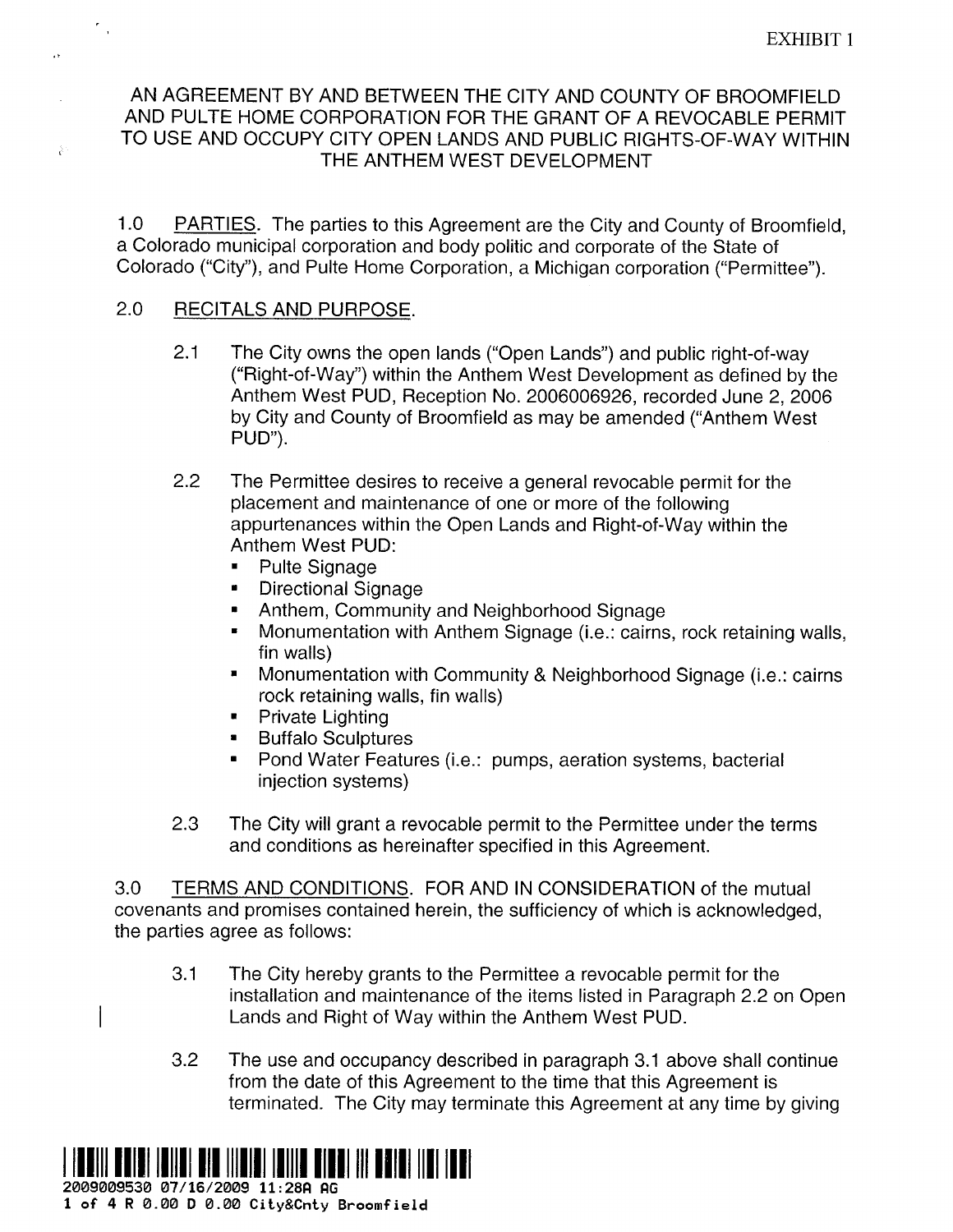- - - -

written notice to the Permittee ten days in advance of the effective date of termination and specifying the date of termination therein.

- 3.3 The Permittee expressly agrees to indemnify and hold harmless the City and any of its officers or employees from any and all claims, damages, liability, or court awards, including costs and attorney's fees that are or may be awarded as a result of any loss, injury or damage sustained or claimed to have been sustained by anyone, including but not limited to, any person, firm, partnership, or corporation, franchisee, in connection with or arising out of any omission or act of commission by Permittee or any of its employees or agents in using and occupying the Open Lands or Right-of-Way.
- 3.4 The Permittee agrees that he will never institute any action or suit at law or in equity against the City or any of its officers or employees, nor institute, prosecute, or in any way aid in the institution or prosecution of any claim, demand, or compensation for or on account of any damages, loss, or injury either to person or property, or both, known or unknown, past, present or future, arising from the revocable permit granted to Permittee in paragraph 3.1 above.
- 3 .5 The Permittee agrees to construct, maintain, and repair any structures or improvements listed in Paragraph 2.2 that are located in Open Lands or Right-of-Way at the expense of the Permittee .
- 3 .6 The Permiftee agrees that the City is not and will not assume any liability, responsibility, or costs for any damage or maintenance to any structures or improvements erected by the Permittee under this Agreement.
- 3 .7 This Agreement is subject to the provisions of section 17 .9 of the Charter for the City of Broomfield.

4.0 ASSIGNMENT. This Agreement allows for Permittee to assign its interest in this Agreement in whole or in part to the Anthem Ranch Community Association, Inc.. Colorado nonprofit corporation and/or Anthem Highlands Community Association, Inc., Colorado nonprofit corporation; collectively referred to as the ("Community Associations").

5.0 **NOTICES**. Any notice required or permitted by this Agreement shall be in writing and shall be deemed to have been sufficiently given for all purposes if personally served or if sent by certified mail or registered mail, postage and fees prepaid, addressed to the party to whom such notice is to be given at the address set forth on the signature page below, or at such other address as has been previously furnished in writing, to the other party or parties. Such notice shall be deemed to have been given when deposited in the United States Mail.

6.0 INTEGRATION AND AMENDMENT. This Agreement represents the entire agreement between the parties and there are no oral or collateral agreements or understandings. This Agreement may be amended only by an instrument in writing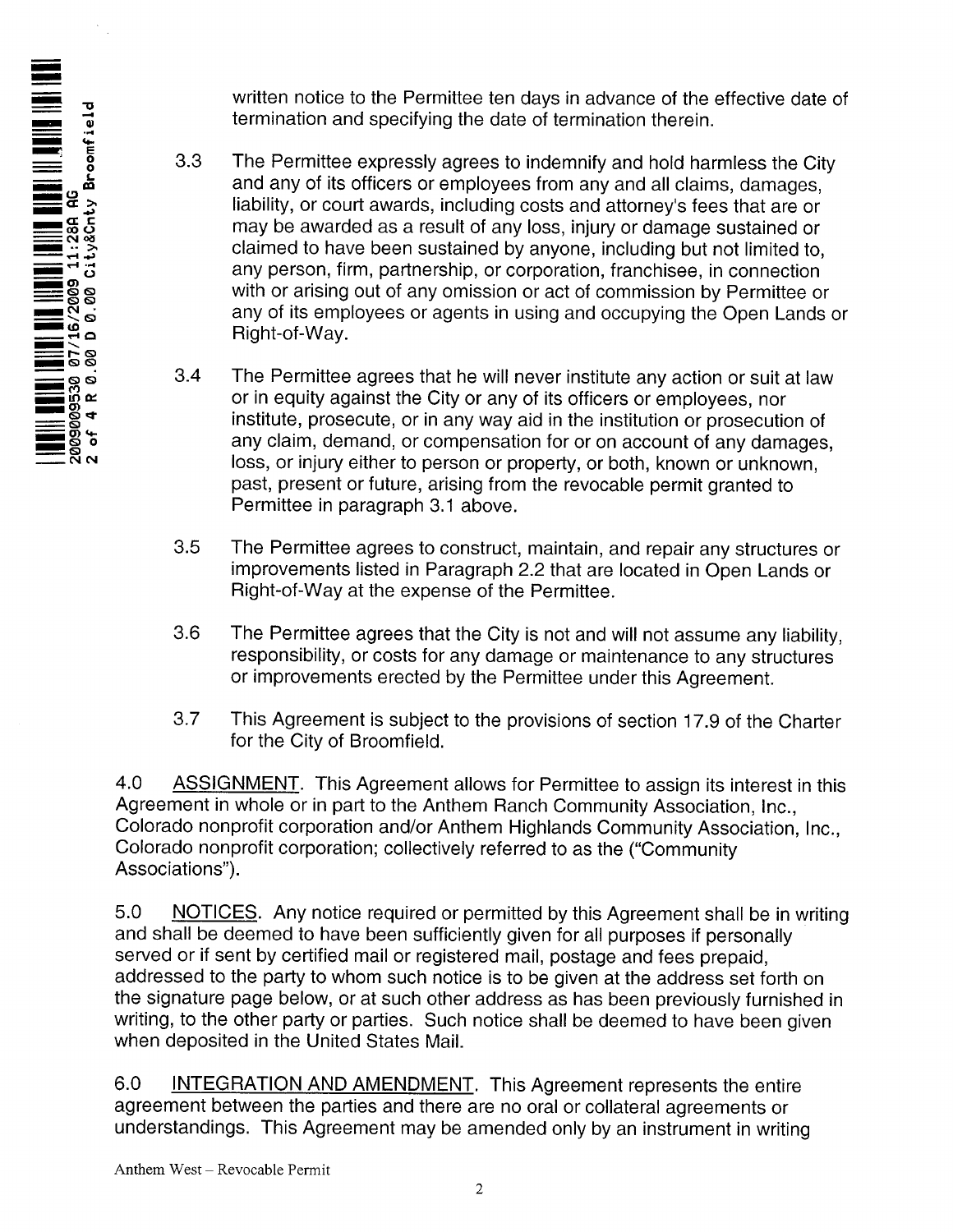signed by the parties. If any other provision of this Agreement is held invalid or unenforceable, no other provision shall be affected by such holding, and all of the remaining provisions of this Agreement shall continue in full force and effect.

7.0 GOVERNING LAW. This Agreement shall be governed by the laws of the State of Colorado .

8.0 WAIVER OF BREACH. A waiver by any party to this Agreement of the breach of any term or provision of this Agreement shall not operate or be constructed as a waiver of any subsequent breach by either party.

9.0 BINDING EFFECT. This Agreement shall inure to the benefit or, and be binding upon, the parties, their respective legal representatives, successors, heirs, and assigns; provided, however, that nothing in this paragraph shall be construed to permit the assignment of this Agreement except as otherwise expressly authorized herein.

10.0 EXHIBITS. All exhibits referred to in this Agreement are by reference incorporated herein for all purposes .

11.0 PARAGRAPH CAPTIONS. The captions of the paragraphs are set forth only for the convenience and reference of the parties and are not intended in any way to define, limit, or describe the scope or intent of this Agreement.

12.0 ADDITIONAL DOCUMENTS OR ACTION. The parties agree to execute any additional documents or take any additional action that is necessary to carry out this Agreement.

13.0 NO THIRD PARTY BENEFICIARIES. This Agreement is intended to describe the rights and responsibilities only as to the parties hereto. This Agreement is not intended and shall not be deemed to confer any rights on any person or entity not named as a party hereto.

14.0 NO PRESUMPTION. The parties to this Agreement and their attorneys have had a full opportunity to review and participate in the drafting of the final form of this Agreement. Accordingly, this Agreement shall be construed without regard to any presumption or other rule of construction against the party causing the Agreement to be drafted.

15.0 EXECUTION IN COUNTERPARTS . This Agreement may be executed in several counterparts, each of which shall be deemed an original and all of which shall constitute but one and the same instrument.



**3 of 4 R 0 .00 D 0 .00 City&Cnty Broomfiel d**

 $\epsilon_{\rm g}$ 

k.

 $\epsilon$